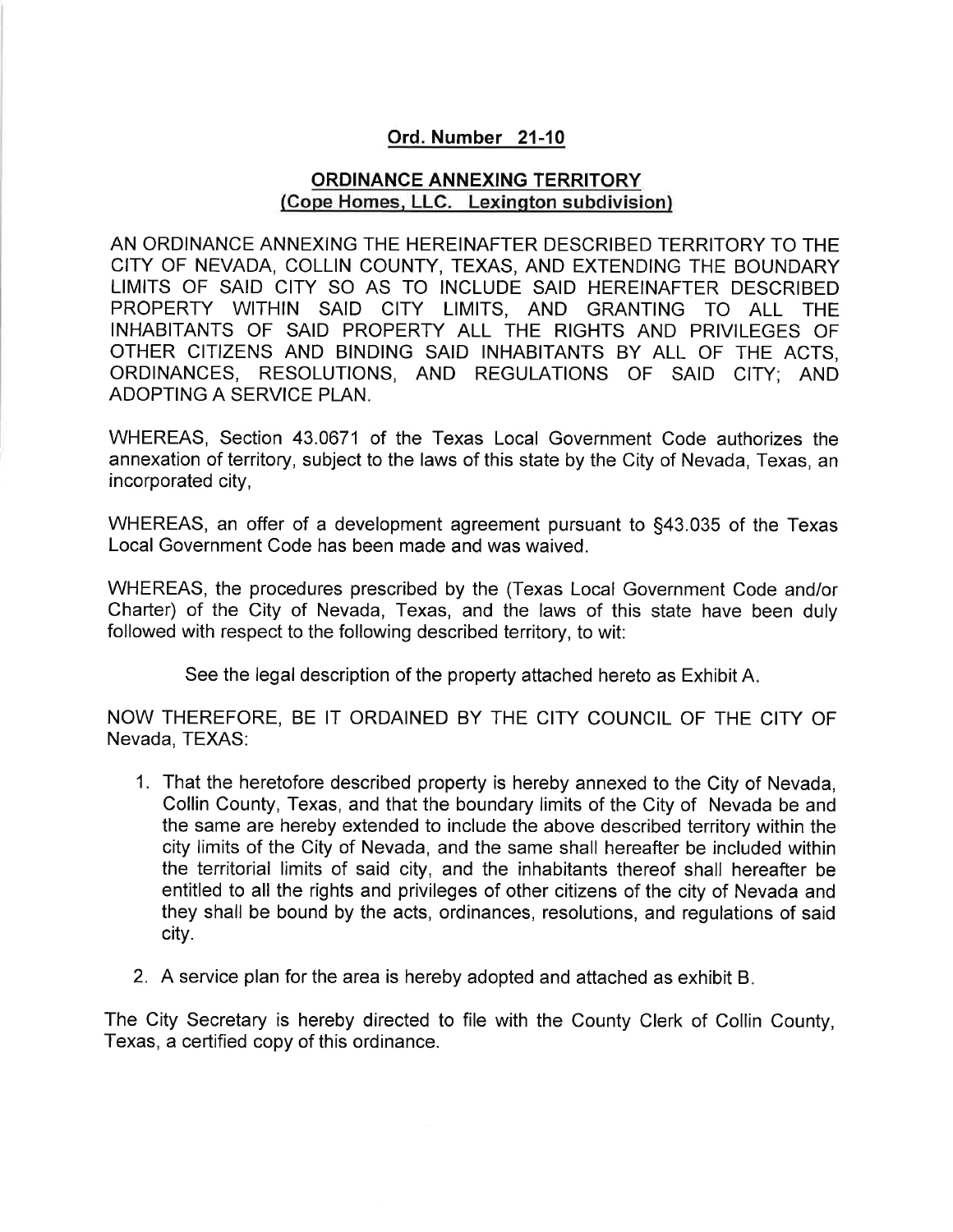PASSED by an affirmative vote of the members of the City Council, this the *Mhw*<br>day of *full COMRU*, 2021.

ę.

APPROVED: Mayor



Approved as to Form:

Shepherd James F CityAttorney

T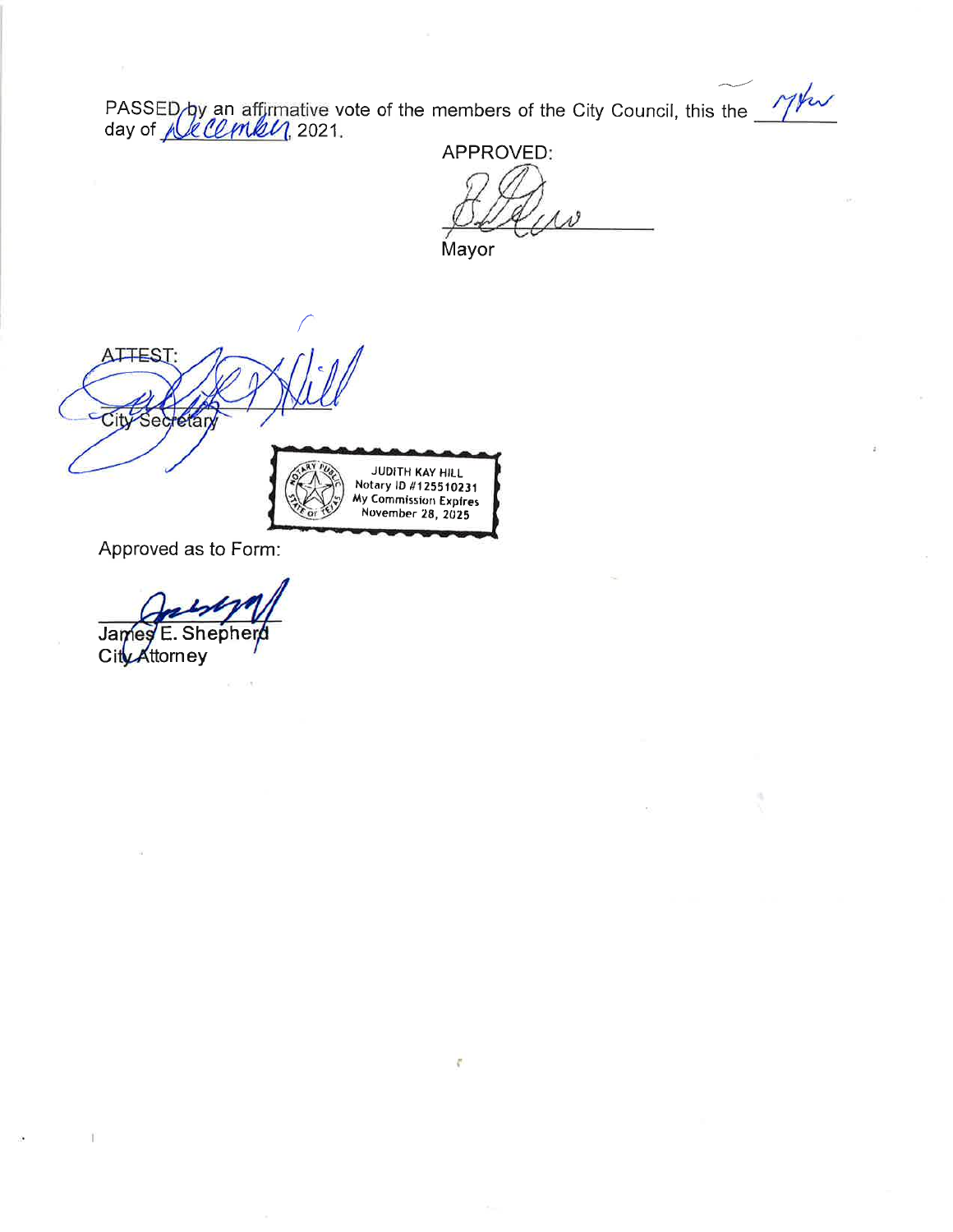# **NOTICE OF PUBLIC HEARING** Cope Homes LLC--Lexinqton

# NOTICE IS HEREBY GIVEN TO ALL INTERESTED PERSONS, THAT:

The City of Nevada, Texas proposes to institute annexation proceedings to enlarge and extend the boundary limits of said city to include the following described territory, owned by Cope Homes, LLC, to-wit.

#### TRACT 1.-

Being a tract of land situated in the James Osgood Survey, Abstract No. 673, Collin Sounty, Texas and being the same called 59.899 acre tract of land conveyed to G.<br>Glen Cox and Bobby R. Varner, Jr. by deed recorded in Volume 4868, Page 2693, Deed Records, Collin County, and containing 2,609,267 square feet or 59.900 acres of land.

#### Tract  $2-$

Being a tract of land situated in the James Osgood Survey, Abstract No. 673, Collin County, Texas and being the same called 19.988-acre tract of land conveyed to Robert R. Varner, Jr. and Michael T. Braden and wife, Susan Braden by deed recorded in Volume 5271, Page 5337, Deed Records, Collin County, Texas and being more particularly described as follows: and containing 871,074 square feet or 19.997 acres of land.

A complete description by metes and bounds of each tract is available at City Hall.

A public hearing will be held by and before the City Council of the City of Nevada, Texas on the 7th day of December, 2021 at 7:15 o'clock PM in the City Council Chamber of the City Hall of the City of Nevada, Texas, for all persons interested in the above proposed annexation. At said time and place all such persons shall have the right to appear and be heard. Of all saíd matters and things, all persons interested in the things and matters herein mentioned, will take notice.

By order of the City Council of the City of Nevada, Texas this the 16<sup>th</sup> day of November, 2021

ATTEST:Secretary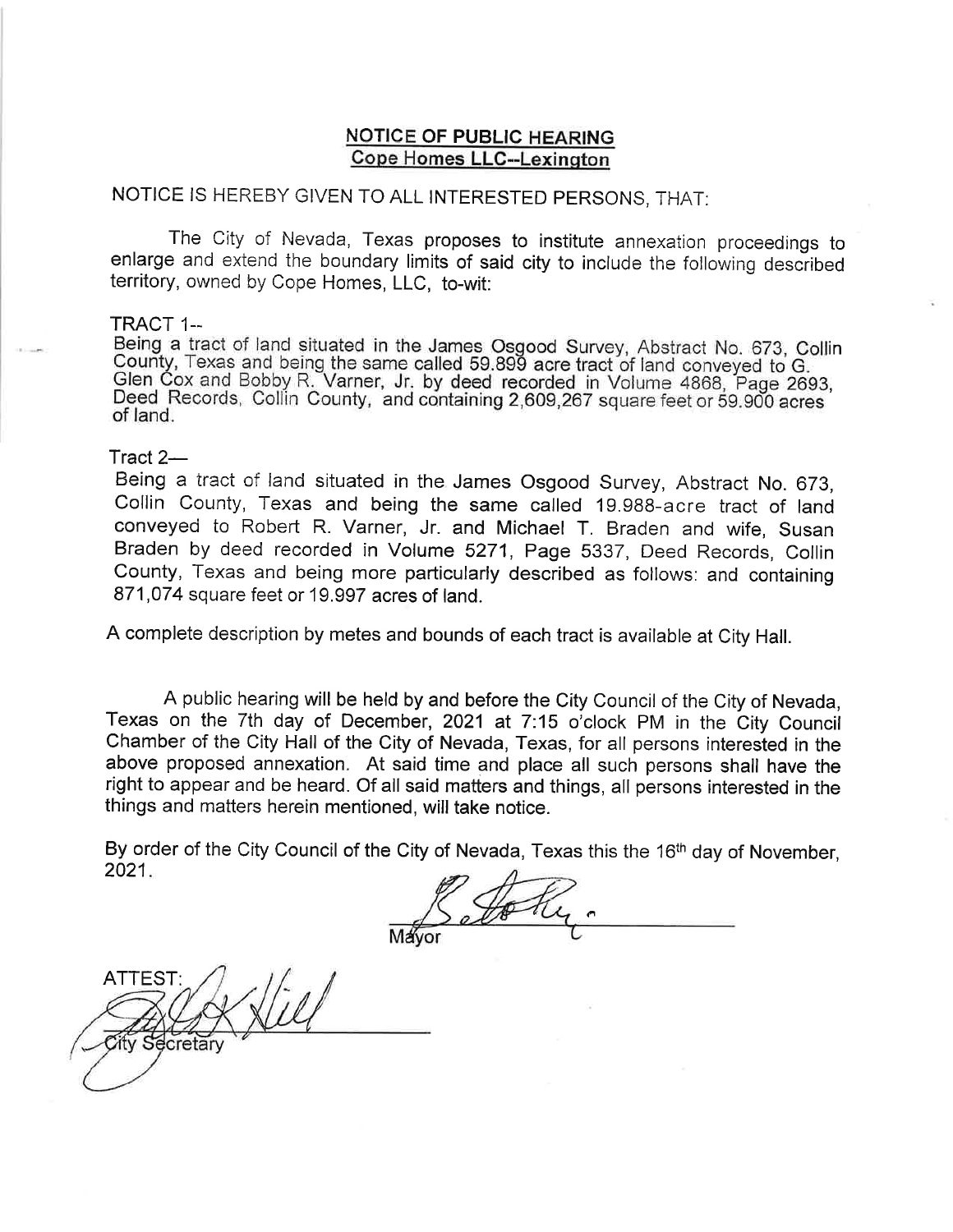# RESOLUTION NO. 2021-03

# RESOLUTION SETTING A PUBLIC HEARING ON A PROPOSED ANNEXATION-COPE HOMES, LLC-.LEXINGTON CITY OF NEVADA

A RESOLUTION SETTING A DATE, TIME, AND PLACE FOR A PUBLIC HEARING ON THE PROPOSED ANNEXATION OF CERTAIN PROPERTY BY THE CITY OF NEVADA, TEXAS, AND AUTHORIZING AND DIRECTING THE MAYOR TO PUBLISH NOTICE OF SUCH PUBLIC HEARING.

# BE IT RESOLVED BY THE CITY COUNCIL OF THE CITY OF NEVADA, TEXAS:

SECTION 1. On the 7th day of December, 2021, at 7'.15 pm o'clock in the City Council Chamber of the City Hall of the City of NEVADA, Texas, the City Council will holà a public hearing giving all interested persons the right to appear and be heard on the proposed annexation by the City of NEVADA, Texas of the following described property, to-wit:

#### ïRACT 1--

Being. a tract of land situated in the James Osgood Survey, Abstract No. 673, Collin County, Texas and being the same called 59.899 acre tract of land conveyed to G.<br>Glen Cox and Bobby R. Varner, Jr. by deed recorded in Volume 4868, Page 2693, Deed Records, Collin County, and containing 2,609,267 square feet or 59.900 acres of land.

# Tract 2-

Being a tract of land situated in the James Osgood Survey, Abstract No. 673, Collin County, Texas and being the same called 19.988-acre tract of land conveyed to Robert R. Varner, Jr. and Michael T. Braden and wife, Susan Braden by deed recorded in Volume 5271, Page 5337, Deed Records, Collin County, Texas and being more particularly described as follows: and containing 871,074 square feet or 19.997 acres of land.

A complete description by metes and bounds of each tract is available at City Hall.

SECTION 2. The Mayor of the City of NEVADA, is hereby authorized and directed to cause notice of such public hearing to be published once in a newspaper having general circulation in the city and in the above described territory not more than twenty days nor less than ten days prior to the date of such public hearing, in accordance with the Municipal Annexation Act.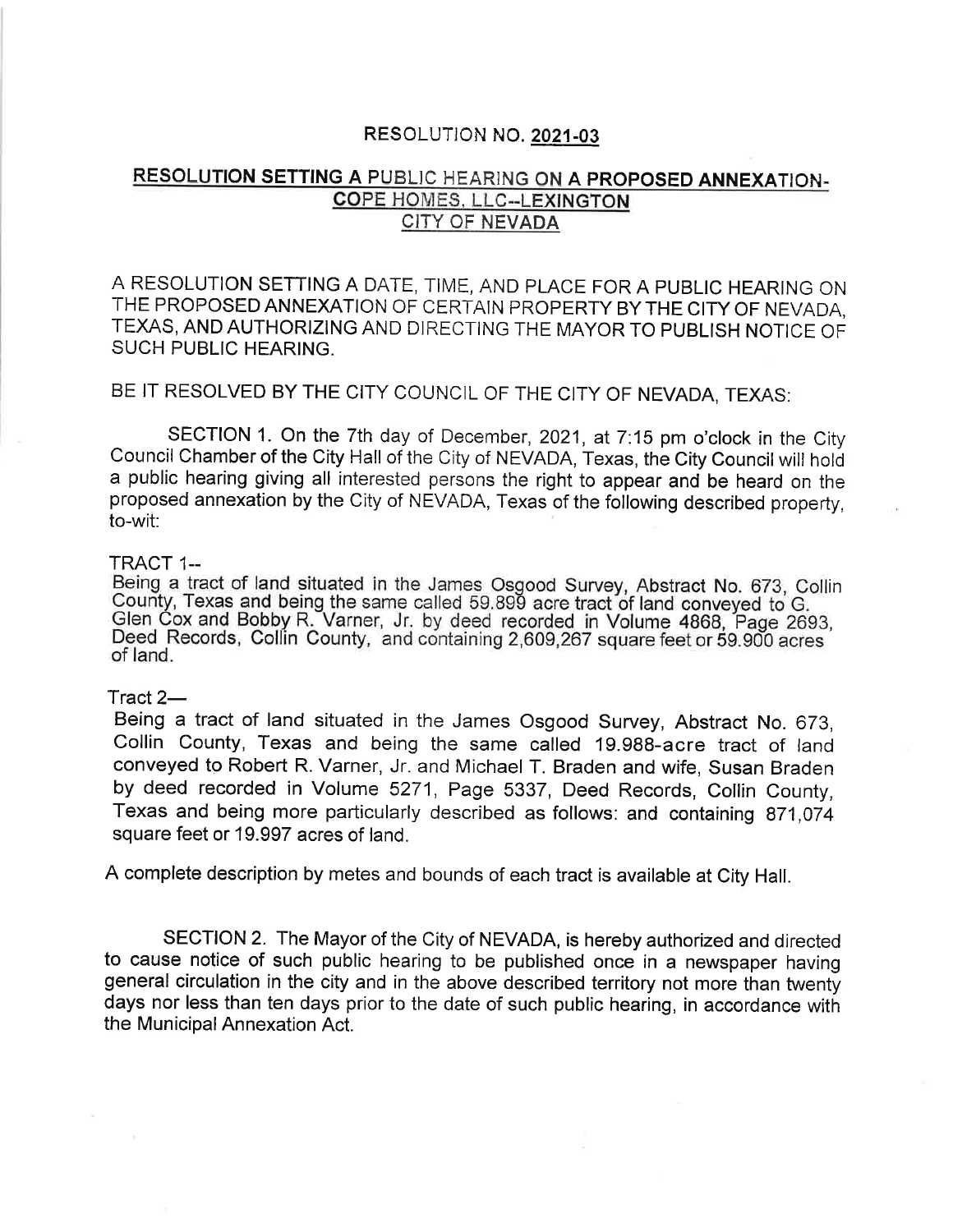PASSED AND APPROVED this the 16th day of November, 2021.

 $\Delta$ Mayor

 $\bar{\rm{c}}$ 

ATTEST: City Seeretary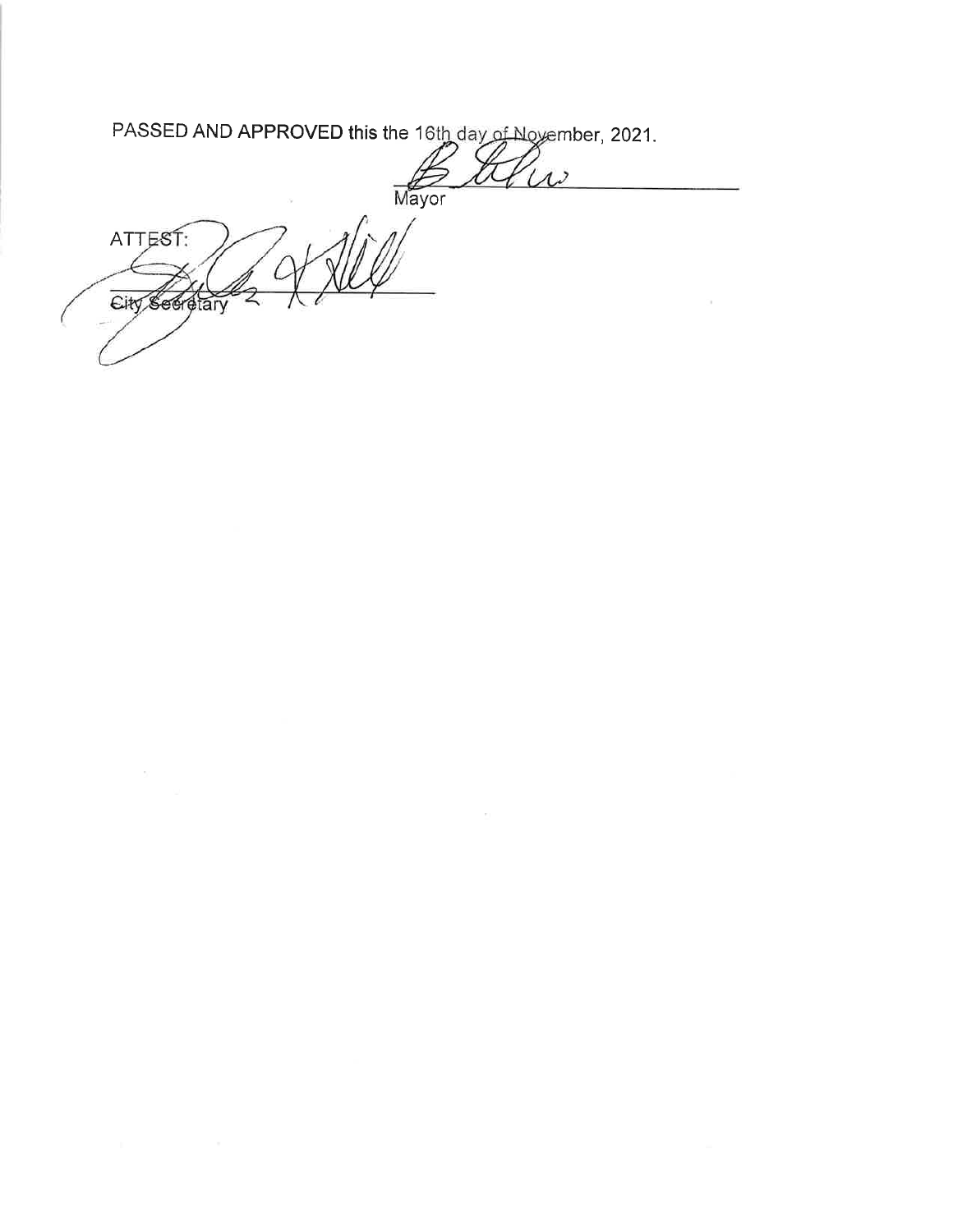

LEGAL DESCRIPTION TRACT ONE

STATE OF TEXAS<br>COUNTY OF COLLIN

Baing a froct of lend allusted in the Jensee Oagood Survey, Abstract No. 873, Colin County, Texas and being<br>some called 59,899 port tract of boxt commyste to G. Chan Coe and Booky R. Varnet. Jr. by deed recorded in<br>Wourne

Beginning at a mag nail set in the center of County Road No. 505 for the southwest corner of sold 50.898 core<br>tract, the southeast corner of a 60.117 ones tract of hord conveyed to Community Independent School Datick by<br>de

Thence, North 00719'04" Fast, along the week fore of work 50.800 persp troot. the east fire of work of the second that the second control in the second that the second theoretical by second the second that is a second that

Thairce, South 85:57727" East, slong the north line of sold 59.899 ocre tract and the south line of sold 31.212<br>ocre lood, a dialonce of 1237.82 feet to a 1/2" iron pix found for the northcast comes at sold 59.899 core<br>tra

Thence, South 00'26"16" West, etong the soat line of sold 59,899 ocre tract and the seat line of exid 19,988<br>ocre tract, a distance of 1214.60 (set to a 1/2" line pin found for the southered corner of exid 19,985 acre<br>trac

Theony, South 0278727" With ching Due past line of acid 50.888 ports und the west for of soid 11.04 done<br>Until, a channes of 131.28 feet to a 3/8" line phy South Mr. the contrast end the population content of soid 33<br>M. Zh

Thence, South BIFSB'28" West, elseng a south fine of sold 58.889 acre tract and the north line of sold 10.00 acre<br>tract, a distance of 487.84 feet to a 1/2" inon pin faund with yelfor cap stamped "10261 891.5 3335" for the

Thence, South 0273527 "Wash olding the east five of east 50.839 ocre tract god the east line of sold 10.00 con<br>Linet, a Gatance of 1088.59 feet to e majo said sel in the earlest of County Rood to. 335 for the eastherst<br>185

Thence, South 88°B8'13" West, along the canter of County Road 595, the south line of said 59,899 acre tract and<br>The moth line of said 185.434 acre tract, a distance of 844.82 feet to the Point of Beginning and containing<br>2 TRACT TWO

STATE OF TEXAS<br>COUNTY OF COLLIN

Being a tract of land eilward in the Jonnes Ospoord Source, Rotteret No. 873, Godin County, Texas end being th<br>some colled 19,388 oore tract of lood converted as Robert R. Women Jr. and Method T. Broden over mele, 2000n<br>po

Beginning at a 1/2" byn pie food op the wat floe at a bract of one comment to Foul Doniel Don'el Gard sand not<br>Orego Don'el by dead recorded in Younge (DAS, Press 1376, Official Government of Society, Testa and for the p<br>I

Thence, Nurth 89'39'25" West, along the south line of sold 19,996 ocre tract and the north line of sold 11,04<br>scre frost, a dialonce of 720.45 feet to a 1/2" iron pin found on the east line of a 53,899 acre troot of lond<br>C

Thence, North 00'25'10" East, along the west Fine of sold 19.005 acre tract and the east fine of sold 38.899 ecre<br>titot, a victories of 1214.05' feet to a 1/2" from pin found on the south Tine at e 31.312 ears tract of lan

Theme. South 89°CE'30" Cast. olong the north fine of epid 19,988 open track and the eauth fine of sold 31,212<br>eith track is distance of 718.50 feet to a 1/2" van in found for the northeast conner at mid 19,988 ocro track<br>T

Thence, South 00'20'37" West, along the east line of sold 19.888 acre tract and the west line of sold Daniel<br>bigct, is distance of 1206.88 feet to the Point of Beginning and containing 871,074 square (eet or 19.987 acres<br>a

#### **BOUNDARY SURVEY**

TRACT ONE - 59,900 ACRES TRACT TWO - 19.997 ACRES JAMES OSGOOD SURVEY, A-673 COLLIN COUNTY, TEXAS

CARROLL CONSULTING GROUP, INC. LEGEND ASPIRUT SURFACE P.O. BOX 11 LAVON, TEXAS 75166 PHONE (972) 742-4411 JOB # 2722-20 UKA RON PIN FOUND TEXAS FIRM REGISTRATION NO.: 10007200 MAS MAC NAIL SIT COMMISSION & CARROLL CONSULTING GROUP

title resources Guaranty Company<br>GF NO.: R20219BCO<br>ISSUED: SEPTEMBER 10, 2020 PROPERTY IS NOT SUBJECT TO THE FOLLOWING:

- 
- Photos To High Centre with the results of the SSC Pa 165 DRCCI.<br>
C Toss Power & Upst Centrey went Vol. 310, Pg 165, DRCCI.<br>
C Toss Power & Upst Centrey went Vol. 300, Pg 340, DRCCI.<br>
C Toss Power & Upst Centrey
- 

- 
- 

Bearings bosed on the Tesas State Plane Coordinate<br>System NAD B3, North Central Zone (4202), North<br>American Datum of 1983

#### FLOOD NOTE:

ACCORDING TO INTERPRETATION OF CONNUNTY PARTS, MC, MORGOVER, CONNECTION (2014) CONNECTION (2014) CONNECTION (2014) CONNECTION (2014) CONNECTION (2014) CONNECTION (2014) CONNECTION (2014) CONNECTION (2014) CONNECTION (2014)

prion Carrol, de hersky certly to Cope Equities, LLC, Title Resources and Ronger<br>this survey was mode on the graund and shown the boundary lines with dimension<br>I indicated hereon, shows the Socion of oil shrutures and othe

RPLS. NO. 5129

SEPTEMBER 22, 2020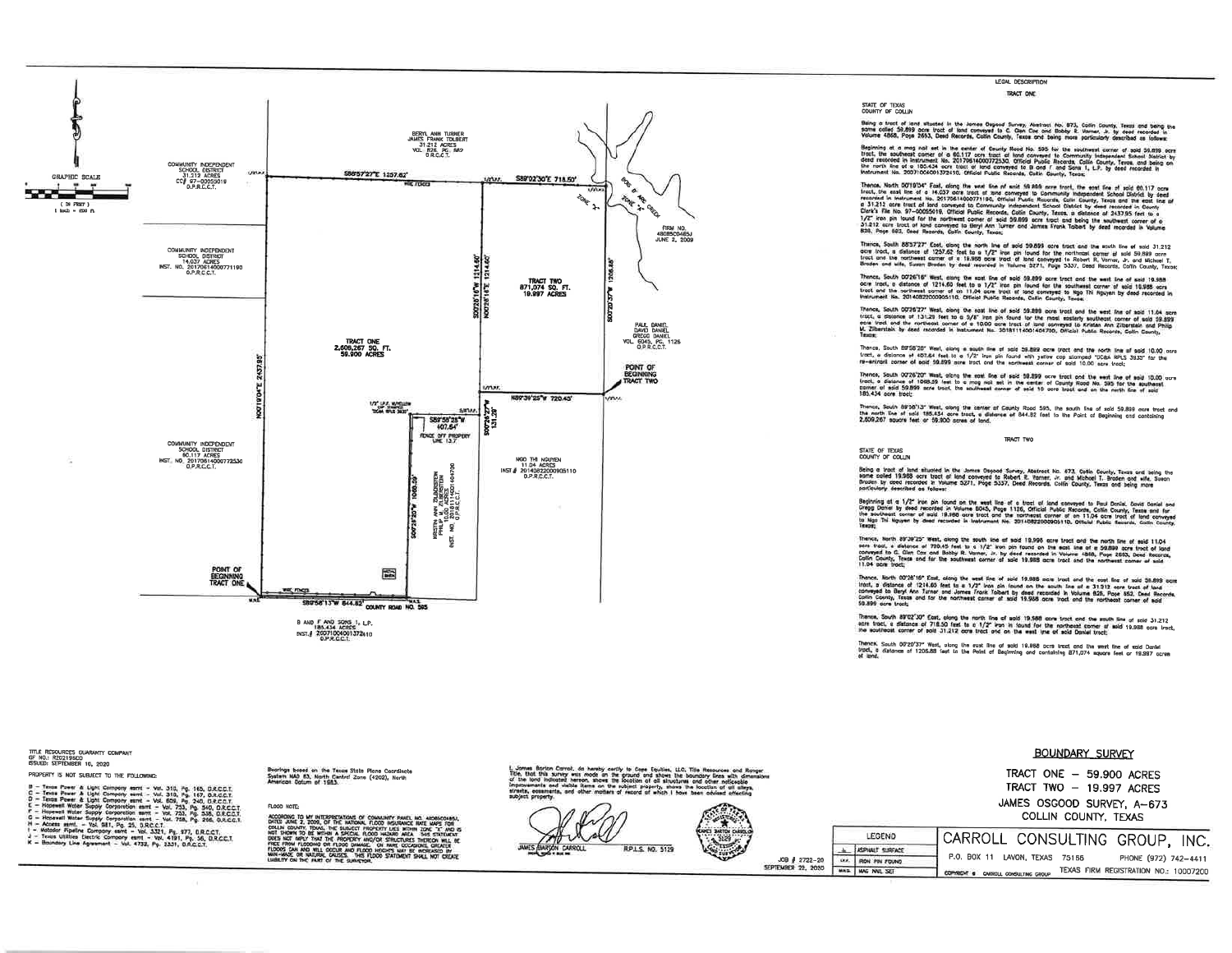# PETITION REQUESTING ANNEXATION BY AREA LANDOWNER

# TO THE MAYOR OF THE GOVERNING BODY OF NEVADA, TEXAS:

The undersigned owner(s) of the hereinafter described tract of land, which is property of the Cope Homes, LLC. and is without residents, hereby waive any requirement to be offered a development agreement pursuant to Sectio of the city of Nevada, Texas, the foilowing described territory, to wit:

Attached as Exhibit A is the territory covered by the petition by a metes and bounds description and an approved plat.

The above described tract of land will be contiguous and adjacent to the Cíty of Nevada, Texas prior to the passage of an Annexation Ordinance by the City of Nevada; is not more than one-half mile in width [only limited by Local Governmeni Code Section 43.4281, and that this petition is signed and duly acknowledged by an authorized official of the Owner.

Owner:

Cope Homes, LLC By: Name:  $\Gamma \subset \varnothing$ Title: CEO

THE STATE OF TEXAS

COUNTY OF COLLIN

BEFORE ME, the undersigned authority, on this day personally appeared<br>
Stenhen Colle an authorized official of Cope Homes, LLC known to me to be the person whose name is subscribed to the foregoing instrument and acknowledged to me that he executed the same for the purposes and consideration therein expressed.

| Given under my hand and seal of office, this<br>day-of November, 2021. |                          |
|------------------------------------------------------------------------|--------------------------|
| <b>REGINA PRAY</b><br>Notary Public, State of Texas                    | Notary Public in and for |
| ∠≅ Comm. Expires 04-12-2025 P<br>Notary ID 128225464                   | County, Texas.           |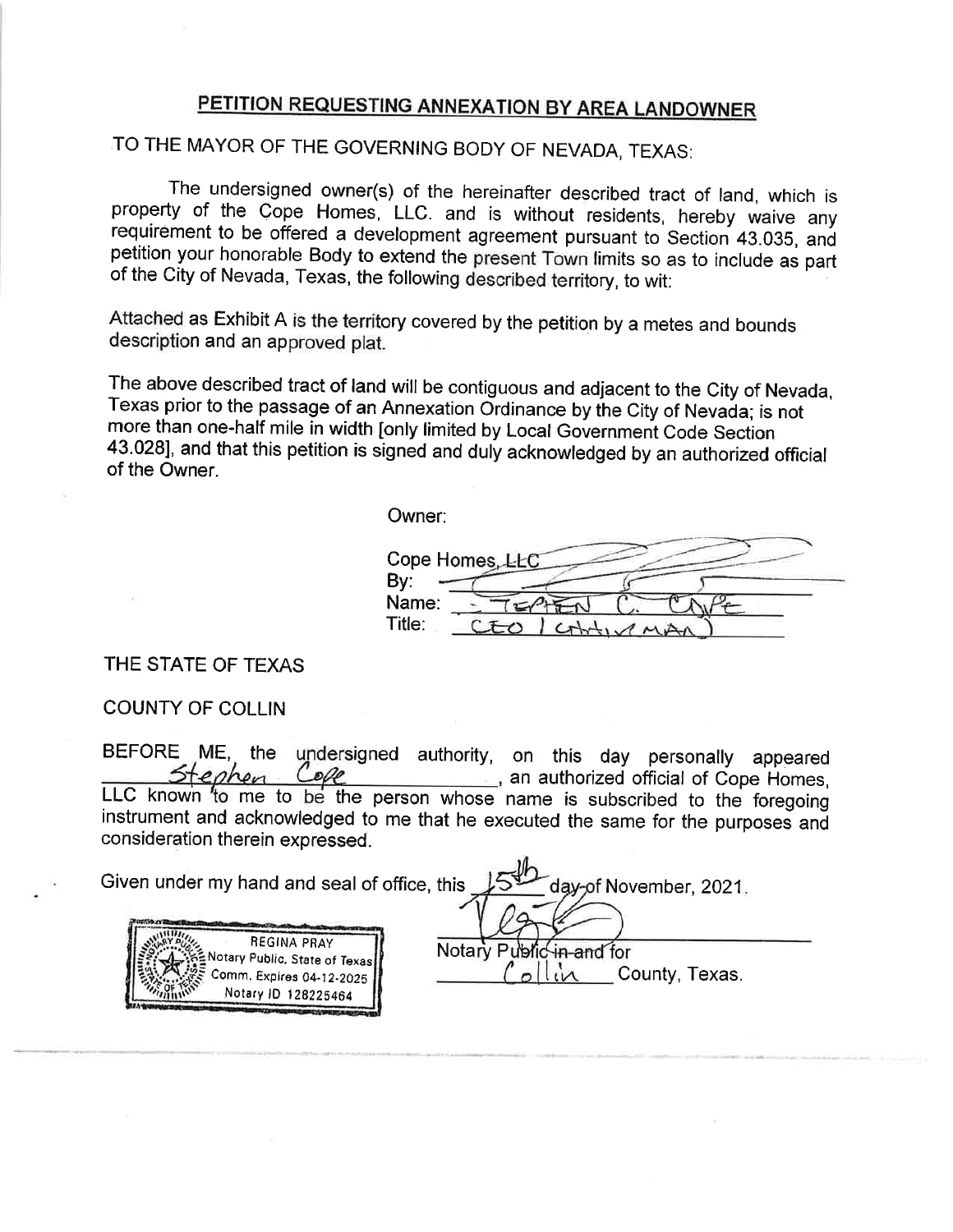# **NEVADA MUNICIPAL SERVICE PLAN<sup>1</sup>**

# **FIRE**

**Existing Services: None** 

Services to be Provided: Fire suppression will be available to the area upon annexation. Primary fire response will be provided by the Nevada Volunteer Fire Department located on HW 6 in Nevada TX, with additional mutual aid services as available. Adequate fire suppression activities can be afforded to the annexed area within current budget appropriation. Fire prevention activities will be provided by the Fire Marshall's office as needed.

# **POLICE**

**Existing Services: Collin County Sheriff's Office** 

Services to be Provided: Currently, the area is under the jurisdiction of the Collin County Sheriff's Office and will continue to be upon annexation. It is anticipated that the implementation of police patrol activities can be effectively accommodated within the current budget and staff appropriation.

# **BUILDING INSPECTION**

**Existing Services: None** 

Services to be Provided: The Building Inspection services contacted by the City will provide Code Enforcement Services upon annexation. This includes issuing building, electrical and plumbing permits for any new construction and remodeling and enforcing all other applicable codes which regulated building construction within the City of Nevada.

# **PLANNING AND ZONING**

# **Existing Services: None**

Services to be Provided: The City Council's responsibility for regulating development and land use through the administration of the City of Nevada's Zoning Ordinance will extend to this area on the effective date of the annexation. The property will also continue to be regulated under the requirements of the City of Nevada's Subdivision Ordinance. These services can be provided within the department's current budget. A capital improvements plan and comprehensive zoning plan are being reviewed and revised by the City Council.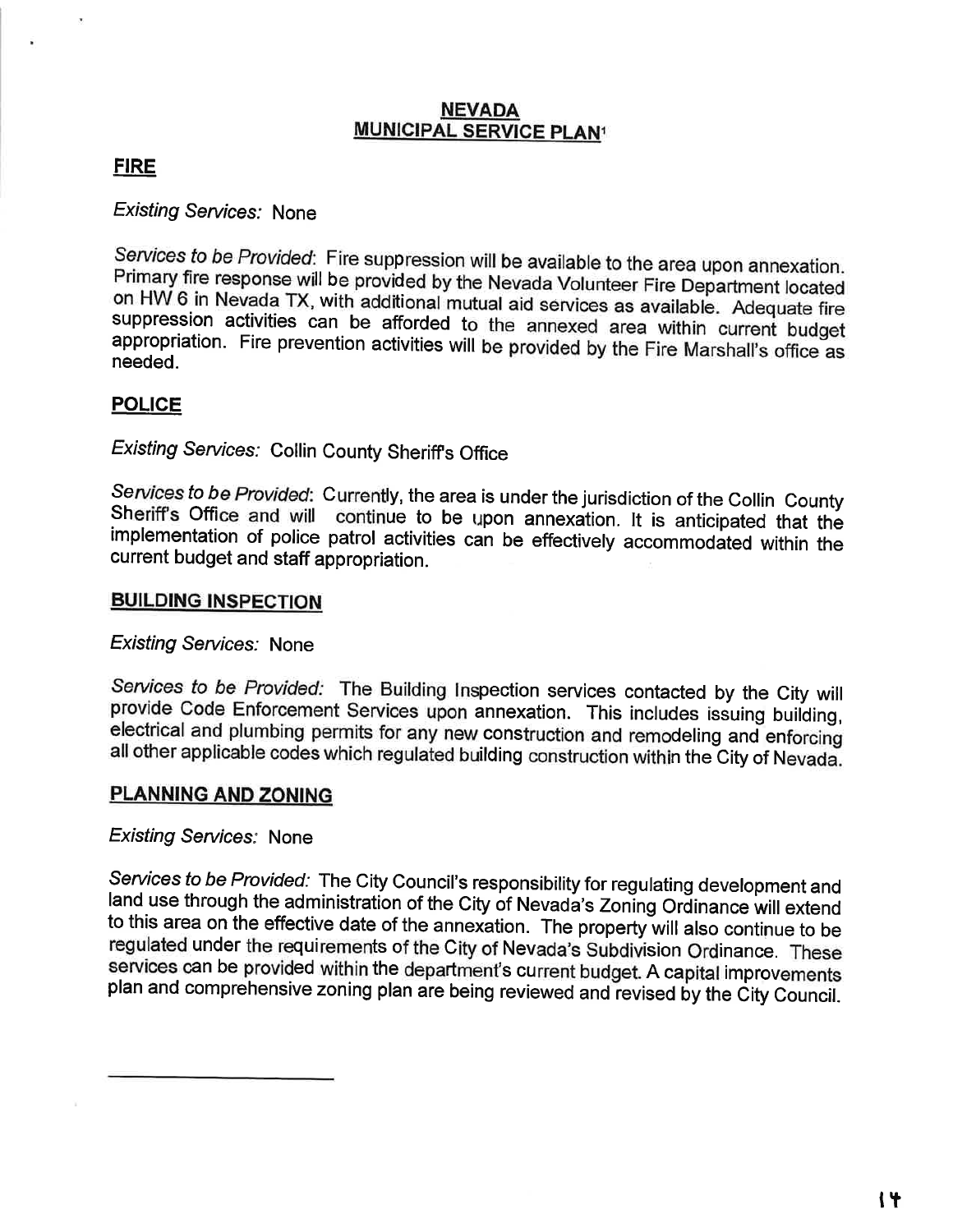# **HEALTH DEPARTMENT- HEALTH CODE ENFORCEMENT SERVICE**

**Existing Services: None** 

Services to be Provided: The Collin County Health Department may at their option implement the enforcement of the City of Nevada's health ordinances and regulations on the effective date of the annexation.

# <u>STREET</u>

Existing Services: County Street Maintenance of County roadways

Services to be Provided: Maintenance to the street facilities will be provided by the City upon the effective date of the annexation.

# **STORM WATER MANAGEMENT**

**Existing Services: None** 

Services to be Provided: Developers will provide storm water drainage at their own expense and will be inspected by the City Engineers at time of completions. The City will then maintain the drainage in public drainage easements upon approval.

### **STREET LIGHTING**

**Existing Services: None** 

Services to be Provided: None

### **TRAFFIC ENGINEERING**

**Existing Services: None** 

Services to be Provided: The Traffic Engineering Department will be able to provide, after the effective date of annexation, any additional traffic control devices required by state law for the City to provide.

# **WATER SERVICE**

**Existing Services: None** 

Services to be Provided: Water service to the area will be provided by Nevada SUD in compliance with their regulations. The City of Nevada does not provide water or sanitary sewer services.